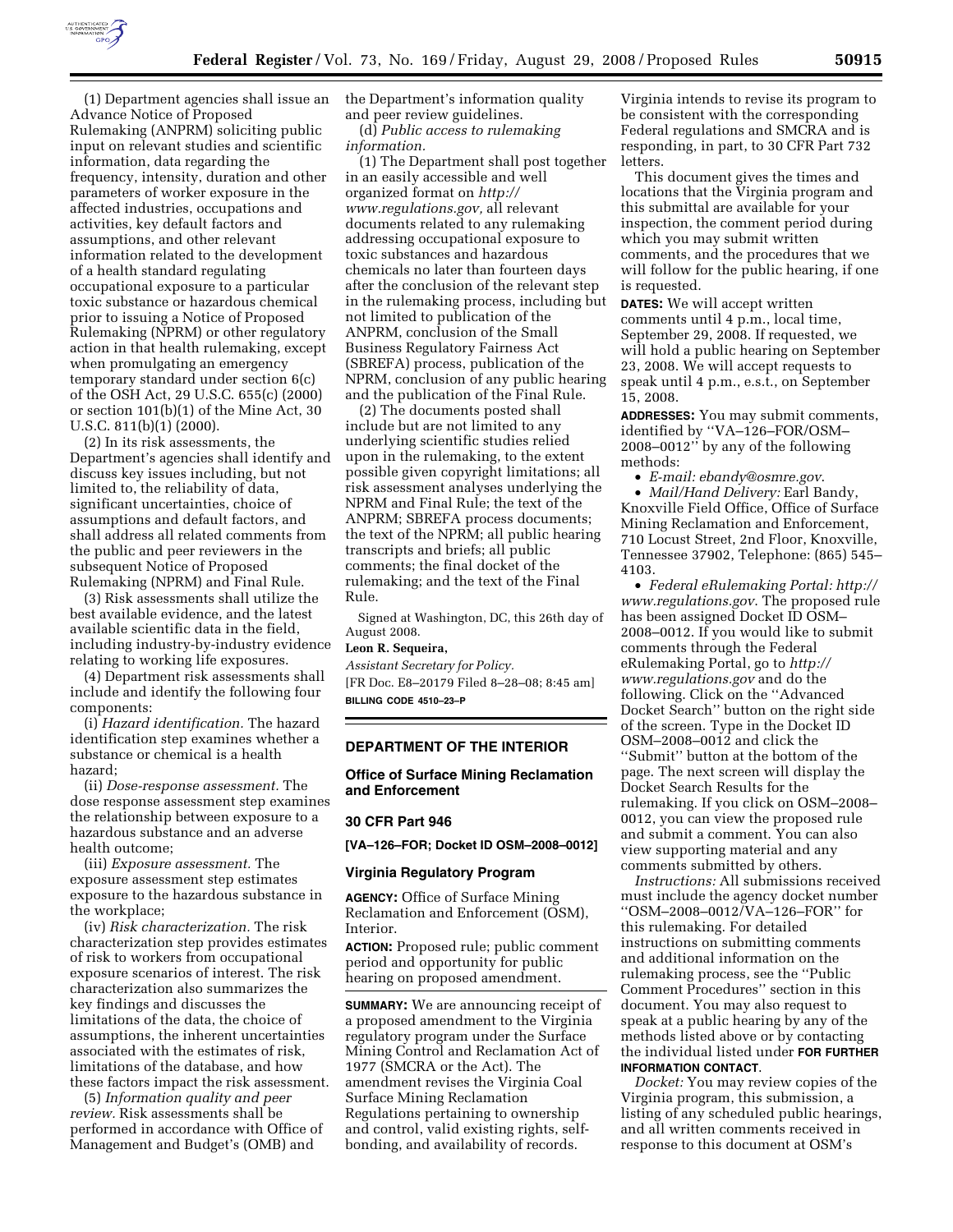Knoxville Field Office at the address listed above during normal business hours, Monday through Friday, excluding holidays. You may receive one free copy of the submission by contacting OSM's Knoxville Field Office. In addition, you may receive a copy of the submission during regular business hours at the following location: Virginia Department of Mines, Minerals, and Energy, 3405 Mountain Empire Road, Big Stone Gap, Virginia 24219, Telephone: (276) 523–8100, E-Mail: *lsv@mme.state.va.us*.

**FOR FURTHER INFORMATION CONTACT:** Earl Bandy, Telephone: (865) 545–4103. Internet: *ebandy@osmre.gov*.

#### **SUPPLEMENTARY INFORMATION:**

I. Background on the Virginia Program II. Description of the Submission

III. Public Comment Procedures

IV. Procedural Determinations

#### **I. Background on the Virginia Program**

Section 503(a) of the Act permits a State to assume primacy for the regulation of surface coal mining and reclamation operations on non-Federal and non-Indian lands within its borders by demonstrating that its program includes, among other things, ''a State law which provides for the regulation of surface coal mining and reclamation operations in accordance with the requirements of this Act\* \* \*; and rules and regulations consistent with regulations issued by the Secretary pursuant to this Act." See 30 U.S.C. 1253(a)(1) and (7). On the basis of these criteria, the Secretary of the Interior conditionally approved the Virginia program on December 15, 1981. You can find background information on the Virginia program, including the Secretary's findings, the disposition of comments, and conditions of approval of the Virginia program in the December 15, 1981, **Federal Register** (46 FR 61088). You can also find later actions concerning Virginia's program and program amendments at 30 CFR 946.12, 946.13, and 946.15.

#### **II. Description of the Submission**

By letter dated June 11, 2008, the Virginia Department of Mines, Minerals, and Energy (DMME) sent us an informal proposed amendment to its program for a pre-submission review (VA–126–INF). We reviewed the pre-submission and responded to DMME, with comments, via electronic mail on July 2, 2008. By letter dated July 17, 2008, DMME formally submitted the proposed amendments to its program (Administrative Record No. VA–1089.) The full text of the program amendment is available for you to read at the

location listed above under ''**ADDRESSES**.'' DMME proposes the following changes:

#### *1. 4VAC25–130–700.5. Definitions*

The corresponding Federal regulations for this section are 30 CFR 701.5, 761.5 and 880.5.

DMME proposes to either add, delete or modify the following definitions:

*''Applicant Violator System'' or ''AVS''* means an automated information system of applicant, permittee, operator, violation and related data the Federal Office of Surface Mining Reclamation and Enforcement (OSM) maintains and the division utilizes in the permit review process.

*''Control'' or ''controller''*, when used in Parts 4VAC25–130–773, 4VAC25– 130–774, and 4VAC25–130–778 of this chapter, refers to or means (a) A permittee of a surface coal mining operation; (b) An operator of a surface coal mining operation; or (c) Any person who has the ability to determine the manner in which a surface coal mining operation is conducted.

*''Indemnity agreement''* means an agreement between two persons in which one person agrees to pay the other person for a loss or damage. The persons involved can be individual people, or groups of people, or legal organizations, such as partnerships, corporations or government agencies, or any combination of these. The agreement shall, at a minimum:

(a) Contain the date of execution. (b) Be payable to the ''Treasurer of

Virginia.''

(c) Be immediately due and payable in the event of bond forfeiture of the permit.

(d) Be payable in a sum certain of money.

(e) Be signed by the makers.

*''Knowing'' or ''knowingly''*, which means that a person who authorized, ordered, or carried out an act or omission knew or had reason to know that the act or omission would result in either a violation or a failure to abate or correct a violation.

*''Own'', ''owner'', or ''ownership''*, as used in Parts 4VAC25–130–773, 4VAC25–130–774, and 4VAC25–130– 778 of this chapter (except when used in the context of ownership of real property), means being a sole proprietor or owning of record in excess of 50 percent of the voting securities or other instruments of ownership of an entity.

''*Self-bond*,'' as provided by Part 801 of this chapter, means:

(a) For an underground mining operation, an indemnity agreement in a sum certain payable on demand to the Treasurer of Virginia, executed by the

applicant and by each individual and business organization capable of influencing or controlling the investment or financial practices of the applicant by virtue of this authority as an officer or ownership of all or a significant part of the applicant, and supported by a certification that the applicant participating in the Pool Bond Fund has a net worth, total assets minus total liabilities equivalent to \$1 million. Such certification shall be by an independent certified public accountant in the form of an unqualified opinion.

This definition in the Virginia regulation is being amended to delete the reference to ''cognovit note'' and replace such with ''indemnity agreement'', as the approved bonding instrument under 4VAC25–130–801.13, as being amended.

The DMME is proposing to delete ''in ownership or other effective control over the right to conduct surface coal mining operations under a permit issued by the division'' and add ''of a permittee'' after ''change.'' As proposed, the definition will read as follows:

*''Transfer, assignment, or sale of permit rights''* means a change of a permittee.

The DMME is proposing to add the following definition of ''*Valid Existing Rights*'' (VER) and delete from subsection (a) ''for haulroads, that a person possesses a valid existing right for an area protected under of the Act on August 3, 1977, if the application of any of the prohibitions contained in that section to the property interest that existed on that date would effect a taking of the person's property which would entitle the person to compensation under the Fifth and Fourteenth Amendments to the United States Constitution;'' and add ''§ 45.1– 252 D''; the DMME is proposing to add ''For haulroads,'' at the beginning of subsection c; at subsection (c) (2), ''Was under a properly'' is added at the beginning sentence and ''A'' is deleted; ''or'' is added after ''way''; the DMME is proposing to add subsection 3 ''Was used or contained in a valid permit that existed when the land came under the protection of § 45.1–252D or § 4 VAC 25–130–761.11.'' Subsection (c) is deleted entirely and subsection (e) is renamed subsection (d). In subsection (d), ''That an'' is added to the beginning of the sentence; ''(s) that are'' is added after ''document''; ''the'' is deleted after ''establish'' and ''valid existing'' is added before ''rights''; ''to which the standard of paragraphs (a) and (d) of this definition applies'' is deleted after ''rights''. As proposed, the definition will read as follows: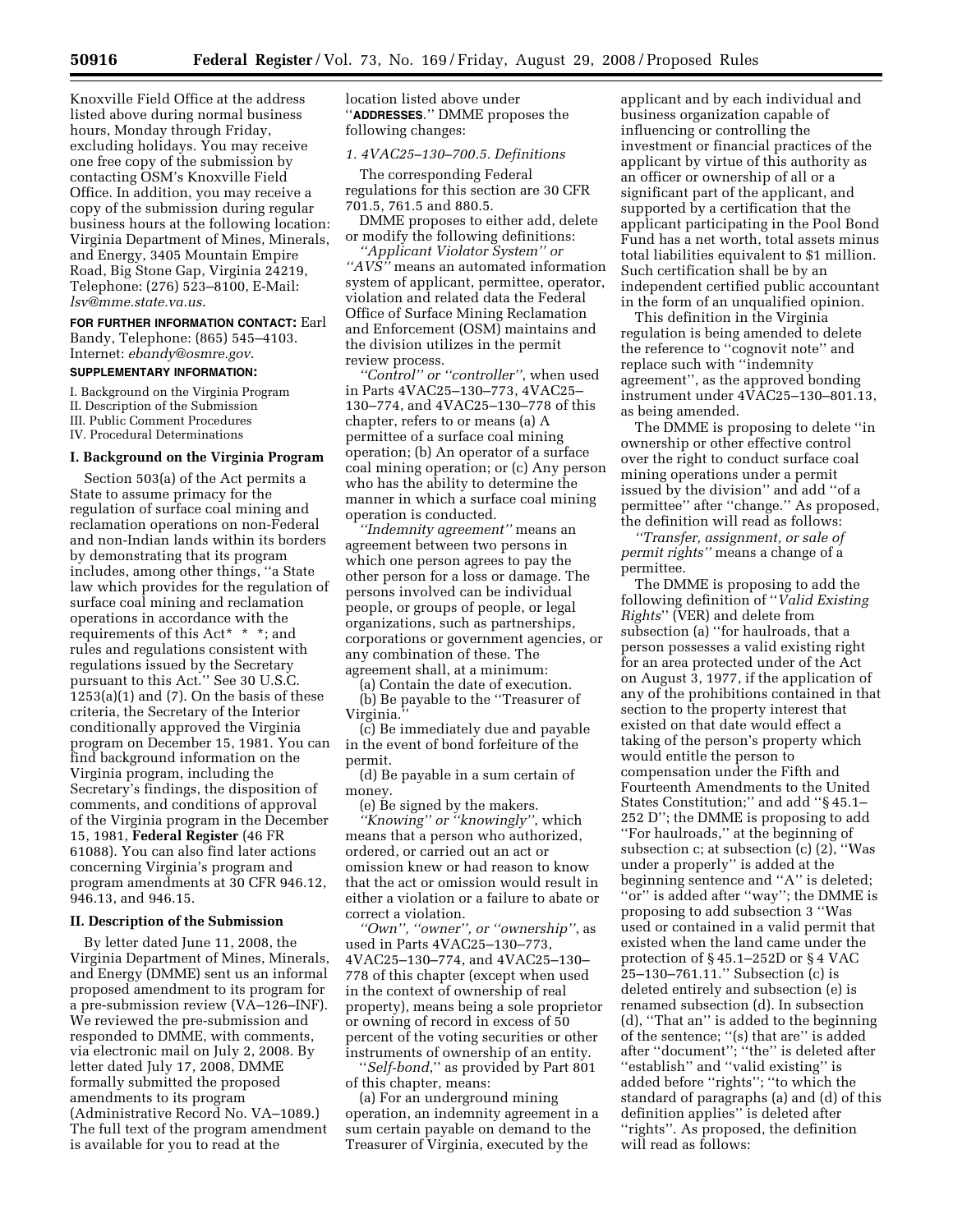''*Valid existing rights*'' means a set of circumstances under which a person may, subject to division approval, conduct surface coal mining operations on lands where  $\S$  45.1–252  $\bar{D}$  of the Act and § 4VAC25–130–761.11 of the regulations would otherwise prohibit such operations. The possession of valid existing rights only confers an exception from the prohibitions of § 45.1–252 D and § 4VAC25–130–761.11. A person seeking to exercise valid existing rights would need:

(a) Except as provided in paragraph (c) of this definition, a demonstration of the legally binding conveyance, lease, deed, contract, or other document which vests the person, or predecessor in interest, with the right to conduct the type of surface coal mining operations intended. The right must exist at the time the land came under the protection of § 4VAC25–130–761.11 and § 45.1– 252 D;

(b) A demonstration of compliance with one of the following—

(1) That all permits and other authorizations required to conduct surface coal mining operations had been obtained, or a good faith attempt to obtain all necessary permits and authorizations had been made, before the land came under the protection of § 45.1–252 D or § 4VAC25–130–761.11.

(2) That the land needed for and immediately adjacent to a surface coal mining operation for which all permits and other authorizations required to conduct surface coal mining operations had been obtained, or a good faith attempt made to obtain such permits and authorizations occurred before the land came under the protection of § 45.1–252 D or § 4VAC25–130–761.11. The person must demonstrate that prohibiting the expansion of the operation onto that land would unfairly impact the viability of the operation as originally planned before the land came under the protection of § 45.1–252 D or § 4VAC25–130–761.11. Except for operations in existence before August 3, 1977, or for which a good faith effort to obtain all necessary permits had been made before August 3, 1977, this standard does not apply to lands already under the protection of § 45.1–252 D or § 4VAC25–130–761.11 when the division approved the permit for the original operation or when the good faith effort to obtain all necessary permits for the original operation was made. In evaluating whether a person meets this standard, the division may consider—

(i) The extent to which coal supply contracts or other legal and business commitments that occurred before the land came under the protection of

§§ 45.1–252 D or § 4VAC25–130–761.11 depend upon the use of the land for surface coal mining operations.

(ii) The extent to which plans used to obtain financing for the operation before the land came under the protection of § 45.1–252 D or § 4VAC25–130–761.11 relied upon use of that land for surface coal mining operations.

(iii) The extent to which investments in the operation made before the land came under the protection of § 45.1–252 D or § 4VAC25–130–761.11 relied upon the use of that land for surface coal mining operations.

(iv) Whether the land lies within the area identified on the life-of-mine map under § 4VAC25–130–779.24(c) that was submitted before the land came under the protection of § 45.1–252 D or § 4VAC25–130–761.11.

(c) For haulroads, a person who claims valid existing rights to use or construct a road across the surface of lands protected by § 45.1–252 D or § 4VAC25–130–761.11 must demonstrate that one or more of the following circumstances exist, the road—

(1) Existed when the land upon which it is located came under the protection of § 45.1–252 D or § 4VAC25–130– 761.11, and the person has the legal right to use the road for surface coal mining operations.

(2) Was under a properly recorded right of way or easement for a road in that location at the time the land came under the protection of § 45.1–252 D or § 4VAC25–130–761.11, and under the document creating the right of way or easement, and under subsequent conveyances, the person has a legal right to use or construct a road across the right of way or easement for surface coal mining operations.

(3) Was used or contained in a valid permit that existed when the land came under the protection of § 45.1–252 D or § 4VAC25–130–761.11.

(d) That an interpretation of the terms of the document(s) that are relied upon to establish valid existing rights shall be based either upon applicable Virginia statutory or case law concerning interpretation of documents conveying mineral rights or, where no applicable state law exists, upon the usage and custom at the time and place it came into existence. This amendment would apply to permit applications submitted on and after the date the amendment is approved by the Secretary of Interior and becomes effective upon promulgation pursuant to the Federal and Virginia Administrative Process Acts.

The DMME is proposing to add the following definition:

''*Violation*'', when used in the context of the permit application information or permit eligibility requirements of §§ 45.1–235 and 45.1–238(C) of the Act and related regulations, means:

(1) A failure to comply with an applicable provision of a Virginia, Federal, or other State law or regulation pertaining to air or water environmental protection, as evidenced by a written notification from a governmental entity to the responsible person; or

(2) A noncompliance for which the division has provided one or more of the following types of notice or OSM or a State regulatory authority has provided equivalent notice under corresponding provisions of a Federal or State regulatory program—

(i) A notice of violation under

§ 4VAC–25–130–843.12.

(ii) A cessation order under § 4VAC– 25–130–843.11.

(iii) A final order, bill, or demand letter pertaining to a delinquent civil penalty assessed under Part 4VAC–25– 130–845 or 4VAC–25–130–846.

(iv) A bill or demand letter pertaining to delinquent reclamation fees owed under 30 CFR Part 870.

(v) A notice of bond forfeiture under § 4VAC–25–130–800.50 when—

(A) One or more violations upon which the forfeiture was based have not been abated or corrected;

(B) The amount forfeited and collected is insufficient for full reclamation under § 4VAC–25–130– 800.50 or § 4VAC–25–130–801.19, the division orders reimbursement for additional reclamation costs, and the person has not complied with the reimbursement order.

The DMME is proposing to add the following definition:

''*Violation, failure or refusal*'', for purposes of Part 4VAC25–130–846, means:

(1) A failure to comply with a condition of an issued permit or the regulations implementing those sections; or

(2) A failure or refusal to comply with any order issued under Part 4VAC25– 130–843, or any order incorporated in a final decision issued by the Director, except an order incorporated in a decision issued under § 45.1–246 of the Act.

The DMME is proposing to add ''or regulation'' after ''law'' in the definition of *Violation notice*. As proposed, it will read as follows:

''*Violation notice*'' means any written notification from a governmental entity of a violation of law or regulation, whether by letter, memorandum, legal or administrative pleading, or other written communication.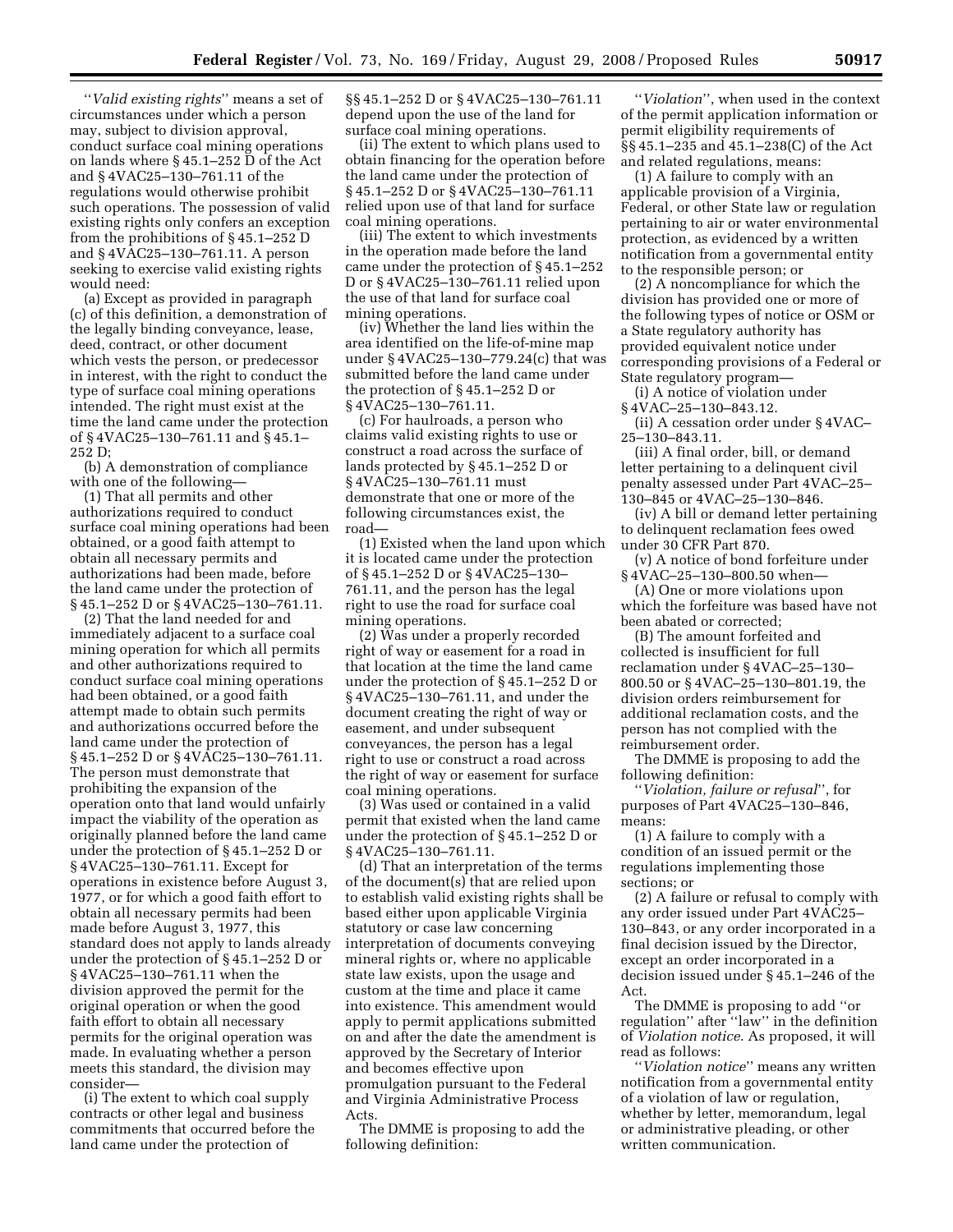The DMME proposes to add the definition of ''*Willful or Willfully*.'' As proposed, it will read as follows:

*''Willful'' or ''Willfully''* means that a person who authorized, ordered or carried out an act or omission that resulted in either a violation or the failure to abate or correct a violation acted:

(1) Intentionally, voluntarily, or consciously; and

(2) With intentional disregard or plain indifference to legal requirements.

The DMME is proposing to delete the following definitions:

''*Cognovit note*'' means an extraordinary note which authorizes an attorney to confess judgment against the person or persons signing it. It is written authority of a debtor and a direction by him for entry of a judgment against him if the obligation set forth in the note is not paid when due. Such judgment may be taken by any person holding the note, which cuts off every defense which makers of the note may otherwise have and it likewise cuts off all rights of appeal from any judgment taken on it. The note shall, at a minimum:

(a) Contain the date of execution.

(b) Be payable to the ''Treasurer of Virginia.

(c) Be due and payable in the event of bond forfeiture of the permit.

(d) Be payable in a sum certain of money.

(e) Be signed by the makers.

This definition in the Virginia regulations is being deleted, as the indemnity agreement will be the bonding instrument utilized under 4VAC25–130–801.13 (as being amended).

''*Owned or controlled*'' and ''*owns or controls*'' mean any one or a combination of the relationships specified in paragraphs (a) and (b) of this definition:

(a)(i) Being a permittee of a surface coal mining operation; (ii) based on instrument of ownership or voting securities, owning of record in excess of 50% of an entity; or (iii) having any other relationship which gives one person authority directly or indirectly to determine the manner in which an applicant, an operator, or other entity conducts surface coal mining operations.

(b) The following relationships are presumed to constitute ownership or control unless a person can demonstrate that the person subject to the presumption does not in fact have the authority directly or indirectly to determine the manner in which the relevant surface coal mining operation is conducted:

(1) Being an officer or director of an entity;

(2) Being the operator of a surface coal mining operation;

(3) Having the ability to commit the financial or real property assets or working resources of an entity;

(4) Being a general partner in a partnership;

(5) Based on the instruments of ownership or the voting securities of a corporate entity, owning of record 10 through 50% of the entity; or

(6) Owning or controlling coal to be mined by another person under a lease, sublease or other contract and having the right to receive such coal after mining or having authority to determine the manner in which that person or another person conducts a surface coal mining operation.

### *2. 4VAC25–130–773.13. Public Participation in Permit Processing*

The corresponding Federal regulation for this section is 30 CFR 773.6. The DMME proposes to add ''or the last publication date of the newspaper notice required by Paragraph (a) of this section, whichever is later'' after ''notification''. As proposed, it reads as follows:

(b) Comments and objections on permit application.

(1) Within 30 days after notification or the last publication date of the newspaper notice required by Paragraph (a) of this section, whichever is later, written comments or objections on an application for a permit, significant revision to a permit under 4VAC25– 130–774.13, or renewal of a permit under 4VAC25–130–774.15, may be submitted to the division by public entities notified under Paragraph (a)(3) of this section with respect to the effects of the proposed mining operations on the environment within their areas of responsibility.

This change in the Virginia regulation will allow public entities to have the same period of time to review and comment on the application as afforded the public.

### *3. 4VAC25–130–773.15. Review of Permit Applications*

The corresponding Federal regulation for this section is 30 CFR 773.7.

The DMME proposes to delete from (a)(1) '', unless a later time is necessary to provide an opportunity for a hearing under subdivision (b)(2) of this section.''

The DMME proposes to add to (a) subdivisions (3) and (4) which state: (3) The division shall review the

information submitted under §§ 4VAC25–130–778.13 and 4VAC25– 130–778.14 regarding the applicant's

and/or operator's permit histories, business structure, and ownership and control relationships.

(4) If the applicant or operator does not have any previous mining experience, the division may conduct additional reviews to determine if someone else with surface coal mining experience controls or will control the mining operation.

The DMME proposes to delete from subdivision  $(b)(1)$  "by any person who owns or controls the applicant'' after ''operator''; proposes to add ''; or if a surface coal mining and reclamation operation indirectly owned or controlled by the applicant or operator has an unabated or uncorrected violation and the applicant's or operator's control was established or the violation was cited after November 2, 1988.'' after ''subdivision''; proposes to delete subsection  $(b)(4)(i)(C)(1)$  entirely and join (2) to the end of the sentence at (C). This change is to reflect the deletion of the last sentence of Section 510(e) of the Surface Mining Control and Reclamation Act of 1977 (30 U.S.C. 1260(e)) per the ''Tax Relief and Health Care Act of 2006.'' As proposed, this section will read as follows:

(a) General.

(1) The division shall review the application for a permit, revision, or renewal; written comments and objections submitted; information from the AVS; and records of any informal conference or hearing held on the application and issue a written decision, within a reasonable time, either granting, requiring modification of, or denying the application. If an informal conference is held under 4VAC25–130– 773.13(c), the decision shall be made within 60 days of the close of the conference.

(2) The applicant for a permit or revision of a permit shall have the burden of establishing that the application is in compliance with all the requirements of the regulatory program.

(3) The division shall review the information submitted under §§ 4VAC25–130–778.13 and 4VAC25– 130–778.14 regarding the applicant's and/or operator's permit histories, business structure, and ownership and control relationships.

(4) If the applicant or operator does not have any previous mining experience, the division may conduct additional reviews to determine if someone else with surface coal mining experience controls or will control the mining operation.

(b) Review of violations.

(1) Based on available information concerning Federal and state failure-toabate cessation orders, unabated Federal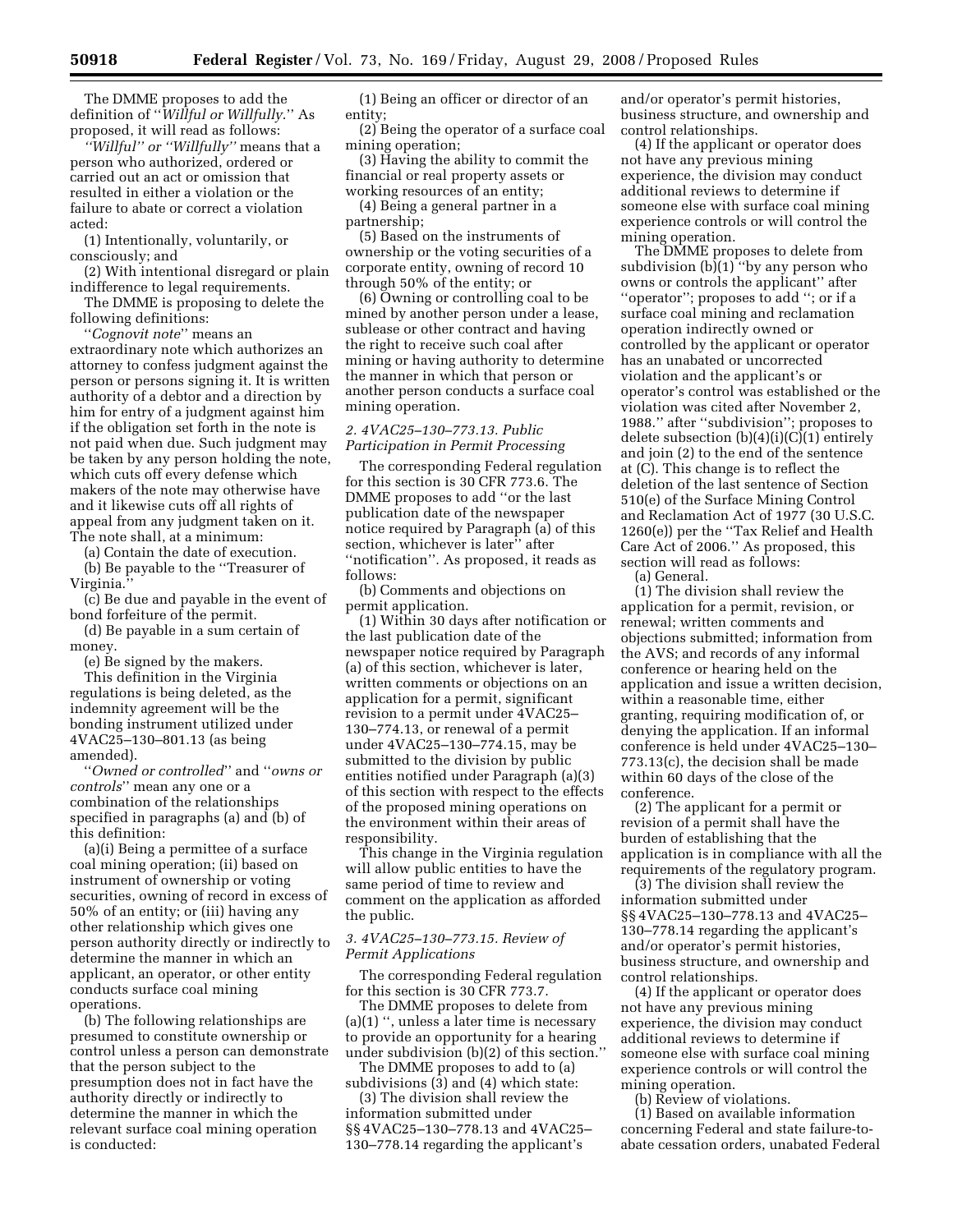and state imminent harm cessation orders, delinquent civil penalties issued pursuant to § 518 of the Federal Act and § 45.1–246 of the Code of Virginia, bond forfeitures where violations upon which the forfeitures were based have not been corrected, delinquent abandoned mine reclamation fees, and unabated violations of Federal and state laws, rules, and regulations pertaining to air or water environmental protection incurred in connection with any surface coal mining operation, the division shall not issue the permit if any surface coal mining and reclamation operation directly owned or controlled by either the applicant or operator is currently in violation of the Federal Act, this chapter, or any other law, rule or regulation referred to in this subdivision; or if a surface coal mining and reclamation operation indirectly owned or controlled by the applicant or operator has an unabated or uncorrected violation and the applicant's or operator's control was established or the violation was cited after November 2, 1988. In the absence of a failure-to-abate cessation order, the division may presume that a notice of violation issued pursuant to 4VAC25–130–843.12 or under a Federal or state program has been or is being corrected to the satisfaction of the agency with jurisdiction over the violation, except where evidence to the contrary is set forth in the permit application or the AVS; or where the notice of violation is issued for nonpayment of abandoned mine reclamation fees or civil penalties. If a current violation exists, the division shall require the applicant or operator before the issuance of the permit, to either:

(i) Submit to the division proof that the current violation has been or is in the process of being corrected to the satisfaction of the agency that has jurisdiction over the violation; or

(ii) Establish for the division that the applicant or operator or any person who owns or controls the applicant, has filed and is presently pursuing, in good faith, a direct administrative or judicial appeal to contest the validity of the current violation. If the initial judicial review authority under 4VAC25–130– 775.13 affirms the violation, then the applicant shall within 30 days of the judicial action submit the proof required under subdivision (b)(1)(i) of this section.

(2) Any permit that is issued on the basis of proof submitted under subdivision (b)(1)(i) of this section that a violation is in the process of being corrected, or pending the outcome of an appeal described in subdivision

(b)(1)(ii) of this section, shall be conditionally issued.

(3) If the division makes a finding that the applicant or the operator specified in the application, controls or has controlled surface coal mining and reclamation operations with a demonstrated pattern of willful violations of the Act of such nature and duration, and with resulting irreparable damage to the environment as to indicate an intent not to comply with the Act, no permit shall be issued. Before such a finding becomes final, the applicant or operator shall be afforded an opportunity for an adjudicatory hearing on the determination as provided for in 4VAC25–130–775.11.

(4)(i) Subsequent to October 24, 1992, the prohibitions of subsection (b) of this section regarding the issuance of a new permit shall not apply to any violation that:

(A) Occurs after that date;

(B) Is unabated; and

(C) Results from an unanticipated event or condition that arises from a surface coal mining and reclamation operation on lands that are eligible for remining under a permit held by the person making application for the new permit.

*4. 4VAC25–130–773.20(c)(3). Improvidently Issued Permits; General Procedures* 

The corresponding Federal regulation for this section is 30 CFR 773.21.

The DMME proposes to amend subsection (c)(3) by deleting ''Suspend the permit until'' and delete (c)(4) entirely. As amended, it will read as follows:

(3) Serve the permittee with a preliminary finding that shall be based on evidence sufficient to establish a *prima facie* case that the permit was improvidently issued. The finding shall inform the permittee that the permit may be suspended or rescinded under 4VAC25–130–773.21, if the violation is not abated or the penalty or fee is not paid.

# *5. 4VAC25–130–773.21. Improvidently Issued Permits; Rescission Procedures*

The corresponding Federal regulation for this section is 30 CFR 773.23.

The DMME proposes to add ''service of the notice of'' after ''After'' and ''as set forth in the notice'' after ''permit'' in subsection (b). A new subsection (c) is added; subsection (e) is renamed to (d) and ''or person aggrieved by the division's notice or decision'' is added after ''permittee''; ''§ 4 VAC 25–130– 775.11 of this chapter and'' is added after ''under''. As amended, it will read as follows:

If the division, under 4VAC25–130– 773.20(c)(*3* 4), elects to suspend or rescind an improvidently issued permit, it shall serve on the permittee a notice of proposed suspension and rescission which includes the reasons for the finding of the division under 4VAC25– 130–773.20(b) and states that:

(a) Automatic suspension and rescission. After a specified period of time not to exceed 90 days the permit automatically will become suspended, and not to exceed 90 days thereafter rescinded, unless within those periods the permittee submits proof, and the division finds, that:

(1) The finding of the division under 4VAC25–130–773.20(b) was erroneous;

(2) The permittee or other person responsible has abated the violation on which the finding was based, or paid the penalty or fee, to the satisfaction of the responsible agency;

(3) The violation, penalty or fee is the subject of a good faith appeal, or of an abatement plan or payment schedule with which the permittee or other person responsible is complying to the satisfaction of the responsible agency; or

(4) Since the finding was made, the permittee has severed any ownership or control link with the person responsible for, and does not continue to be responsible for, the violation, penalty or fee.

(b) Cessation of operations. After service of the notice of permit suspension or rescission, the permittee shall cease all surface coal mining and reclamation operations under the permit as set forth in the notice, except for violation abatement and for reclamation and other environmental protection measures as required by the division; and

(c) A person may challenge an ownership or control listing or finding by submitting to the division a written explanation of the basis for the challenge, along with any evidence or explanatory materials that substantiates that the person did not or does not own or control the entire surface coal mining operation or relevant portion or aspect thereof. The person may request that any information submitted to the division under this section be held as confidential, if it is not required to be made public under the Act. The division shall review the information and render a written decision regarding the person's ownership or control listing or link within 60 days from receipt of the challenge.

(d) Right to appeal. The permittee or person aggrieved by the division's notice or decision may file an appeal for administrative review of the notice or decision under subparagraph (c) under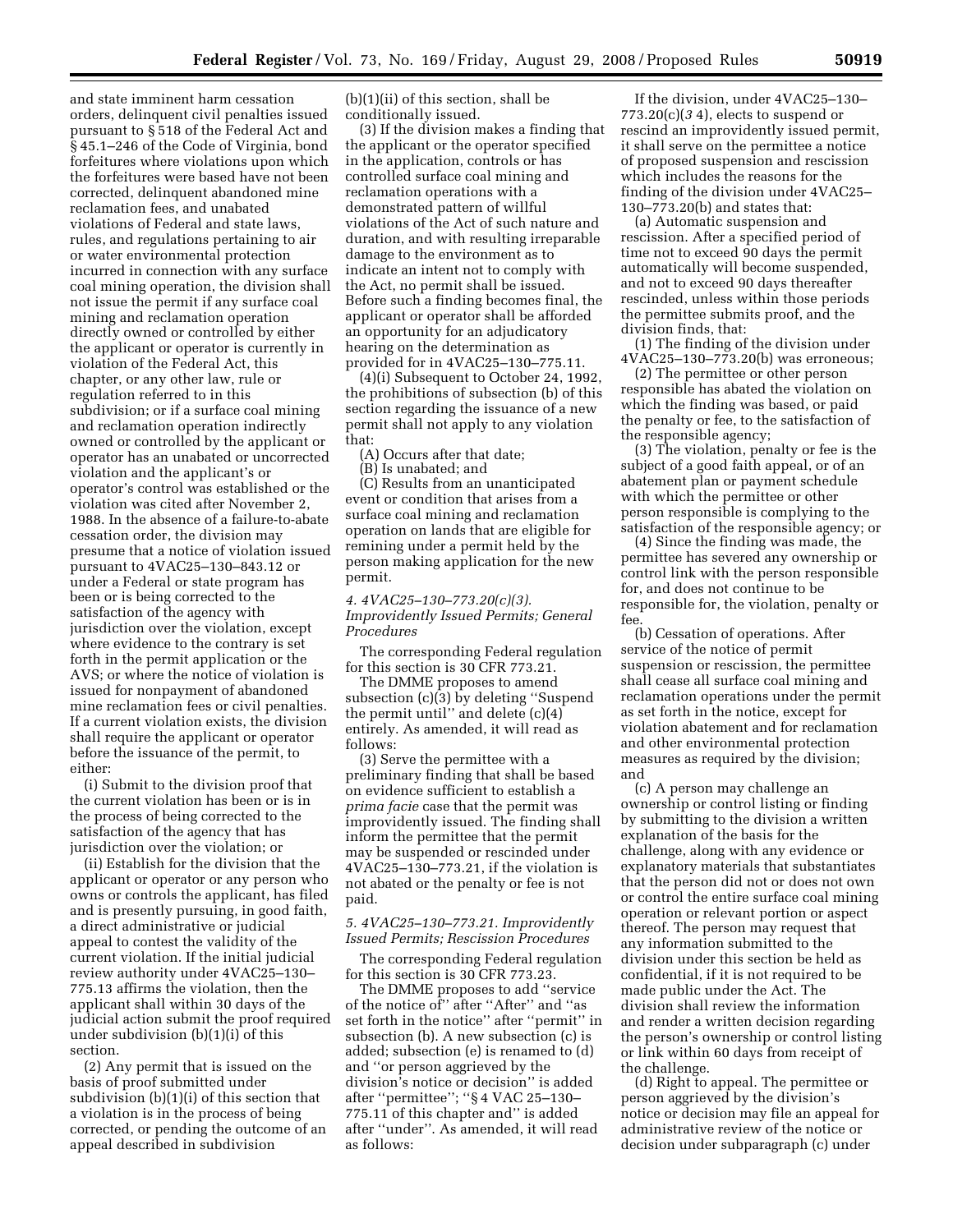§ 4VAC25–130–775.11 of this chapter and § 2.2–4000 *et seq.* of the Code of Virginia.

*6. 4VAC25–130–774.12. Post-Permit Issuance Requirements* 

The corresponding Federal regulation

for this section is 30 CFR 774.11. The DMME proposes to add this entire new section to the Virginia regulations and will read as follows:

(a) For purposes of future permit eligibility determinations and enforcement actions, the division will utilize the AVS, retrieving and entering appropriate data regarding ownership, control, and violation information. The division shall enter into the AVS—

| Information— | Within 30 days after-                                                     |
|--------------|---------------------------------------------------------------------------|
|              | The permit is issued or subsequent changes made.                          |
|              | The abatement or correction period for a violation expires.               |
|              | Abatement, correction, or termination of a violation, or a final decision |
|              | from an administrative or judicial review proceeding.                     |

(b) In the event the permittee is issued enforcement action under § 4VAC25– 130–843.11, and fails to timely comply with the order's remedial measures, the division shall instruct the permittee to provide or update all the information required by § 4VAC25–130–778.11. However, the permittee would not be required to submit this information if a court of competent jurisdiction has granted a stay of the cessation order and the stay remains in effect.

(c) The permittee shall notify the division within 60 days of any addition, departure, or change in position of any person identified under § 4VAC25–130– 778.13. The permittee shall provide the date of such addition, departure, or change of such person(s).

(d) Should the division discover that the permittee, or a person listed in an ownership or control relationship with the permittee, owns or controls an operation with an unabated or uncorrected violation, it will determine whether enforcement action is appropriate under Parts 4VAC25–130– 843 and 4VAC25–130–846, or other applicable provisions under the Act. The division may issue a preliminary finding of permit ineligibility under § 45.1–238(C) of the Act, if it finds that the person had control relationships and violations that would have made the person ineligible for a permit under § 4VAC25–130–773.15. The finding shall be in accordance with 4VAC25– 130–773.20(c)(3).

(e) If a determination of permit ineligibility is rendered by the division, the person would have 30 days from service of the written finding to submit any information that would tend to demonstrate the person's lack of ownership or control of the surface coal mining operation. The division would issue a final determination regarding the permit eligibility within 30 days of receiving any information from the person or from the expiration date that the person could submit the information under this subparagraph. A person

aggrieved by the division's eligibility finding would have the right to request review under Part 4VAC25–130–775.

*7. 4VAC25–130–774.17(a). Transfer, Assignment, or Sale of Permit Rights* 

The corresponding Federal regulation for this section is 30 CFR 774.17.

As amended, it reads as follows: (a) General. No transfer, assignment, or sale of rights granted by a permit shall be made without the prior written approval of the division. At its discretion, the division may allow a prospective successor in interest to engage in surface coal mining and reclamation operations under the permit during the pendency of an application for approval of a transfer, assignment, or sale of permit rights submitted under paragraph (b) of this section, provided that the prospective successor in interest can demonstrate to the satisfaction of the division that sufficient bond coverage will remain in place.

*8. 4VAC130–778.13. Identification of Interests* 

The corresponding Federal regulation for this section is 30 CFR 778.11.

An application shall contain the following information:

(a) A statement as to whether the applicant and/or the operator, if different from the applicant, is a corporation, partnership, single proprietorship, association, or other business entity.

(b) The name, address, telephone number and, as applicable, employer identification number of the:

(1) Applicant;

(2) Applicant's resident agent; (3) Operator, if different from the applicant; and

(4) Each business entity in the applicant's and operator's organizational structure, up to and including the ultimate parent entity of the applicant and operator; for every such business entity provide the

required information for every president, chief executive officer, partner, member, and/or director (or persons in similar positions), a positions), and every person who owns of record 10 percent or more of the entity.

(c) For the applicant and operator, if different from the applicant, information required by paragraph (d) of this section for every:

- (1) Officer.
- (2) Partner.
- (3) Member.
- (4) Director.

(5) Person performing a function similar to a director.

(6) Person who owns, of record, 10 percent or more of the applicant or operator.

(d) For each person listed from paragraph (c) of this section:

(1) The person's name, address, and telephone number.

(2) The person's position title and relationship to the applicant or operator, including percentage of ownership and location in the organizational structure.

(3) The date the person began functioning in that position.

(e) A list of all the names under which the applicant, operator, partners, or principal shareholders, and the operator's partners or principal shareholders operate or previously operated a surface coal mining operation in the United States within a five-year period preceding the date of submission of the application, including the name, address, identifying numbers, including employer identification number, Federal or State permit number and MSHA number, the date of issuance of the MSHA number, and the regulatory authority.

(f) For the applicant and operator, if different from the applicant, a list of any pending permit applications for surface coal mining operations filed in the United States, identifying each application by its application number,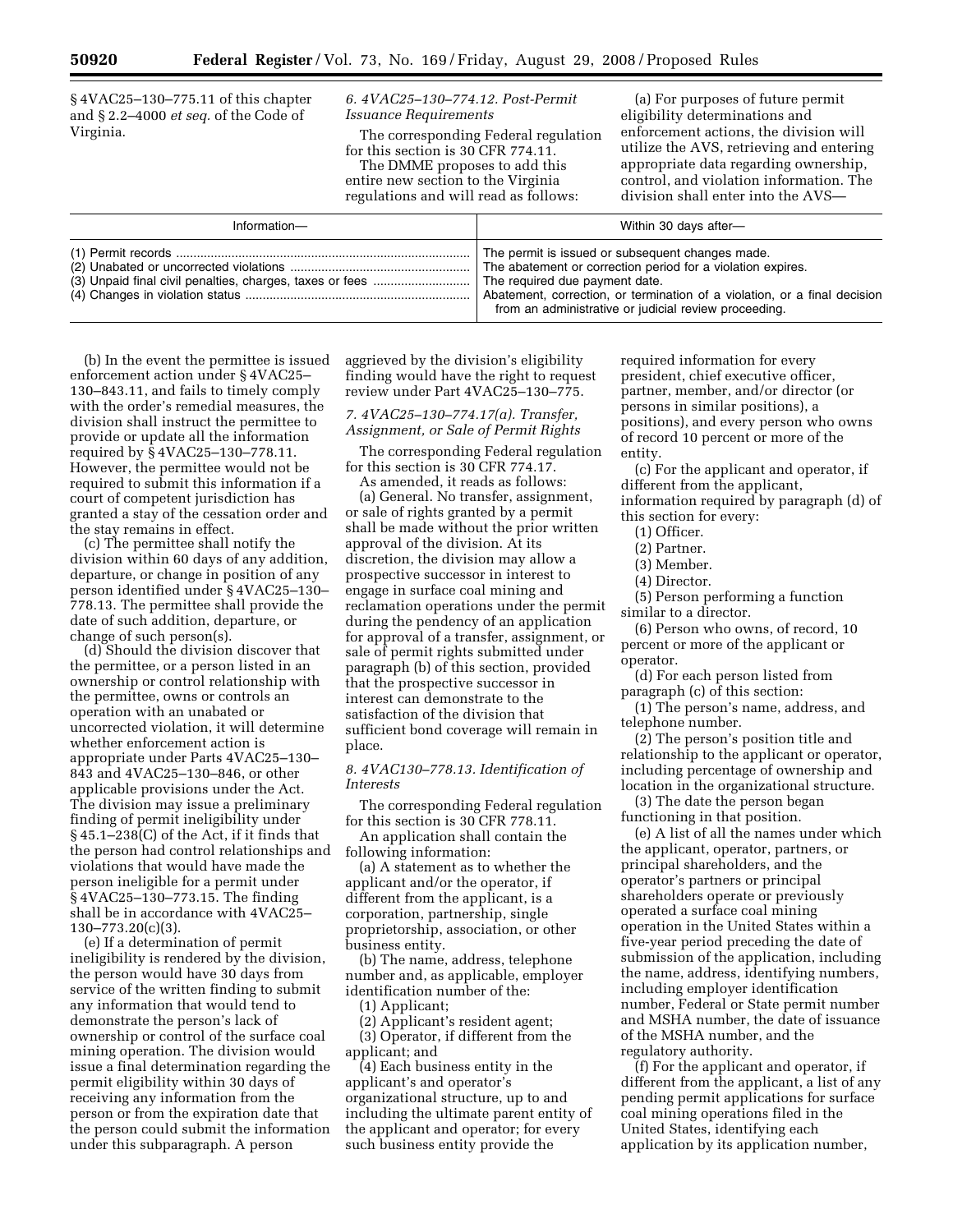jurisdiction, or by other identifying information when necessary.

(g) For any surface coal mining operation the applicant and/or operator owned or controlled within a five year period preceding the submission of the permit application, and for any surface coal mining operation the applicant and/or operator controlled on that date, the:

(1) Permittee's and operator's name and address, tax identification numbers;

(2) Name of the regulatory authority with jurisdiction over the permit(s) with the corresponding Federal or State permit number(s) and MSHA number(s); and

(3) The permittee's and operator's relationship to the operation, including the percentage of ownership and location in the organizational structure.

(h) The name and address of each legal or equitable owner of record of the surface and mineral property to be mined, each holder of record of any leasehold interest in the property to be mined, and any purchaser of record under a real estate contract for the property to be mined.

(i) The name and address of each owner of record of all property (surface and subsurface) contiguous to any part of the proposed permit area.

(j) The Mine Safety and Health Administration (MSHA) numbers for all mine-associated structures that require MSHA approval.

(k) A statement of all lands, interest in lands, options, or pending bids on interests held or made by the applicant for lands contiguous to the area described in the permit application. If requested by the applicant, any information required by this Paragraph which is not on public file pursuant to State law shall be held in confidence by the division, as provided under 4VAC25–130–773.13(d)(3)(ii).

(l) Each application shall contain a list of all other licenses and permits needed by the applicant to conduct the proposed surface mining activities.

This list shall identify each license and permit by—

(1) Type of permit or license;

(2) Name and address of issuing authority;

(3) Identification numbers of applications for those permits or licenses or, if issued, the identification numbers of the permits or licenses; and

(4) If a decision has been made, the date of approval or disapproval by each issuing authority.

(m) After an applicant is notified that his application is approved, but before the permit is issued, the applicant shall, as applicable, update, correct or indicate that no change has occurred in the

information previously submitted under Paragraphs (a) through (d) of this section.

(n) The applicant shall submit the information required by this section and by 4VAC25–130–778.14 in any prescribed OSM format that is issued.

# *9. 4VAC25–130–778.14(c). Violation Information*

The corresponding Federal regulation for this section is 30 CFR 778.14.

As proposed the amendment reads as follows:

(c) For any violation of a provision of the Federal Act or this chapter, or of any law, rule or regulation of the United States, or of any State law, rule or regulation enacted pursuant to Federal law, rule or regulation pertaining to air or water environmental protection incurred in connection with any surface coal mining operation, a list of all violation notices received by the applicant during the three year period preceding the application date, and a list of all unabated cessation orders and unabated air and water quality violation notices received prior to the date of the application by any surface coal mining and reclamation operation owned or controlled by either the applicant or operator. For each violation notice or cessation order reported, the lists shall include the following information, as applicable:

*10. 4VAC25–130–800.52(a) and (a)(2). Bond Forfeiture Reinstatement Procedures* 

There is no direct Federal counterpart regulation for this section.

As proposed, it reads as follows: (a) Any person who owns or controls or has owned or controlled any operation on which the bond has been forfeited or the permit revoked pursuant to this chapter or pursuant to Chapters 15 [repealed], 17 (§ 45.1–198 *et seq.*) or 23 [repealed] of Title 45.1 of the Code of Virginia and who has not previously been reinstated by the Director may petition the Director for reinstatement. Reinstatement, if granted, shall be under such terms and conditions as set forth by the Director or his designee. The Director or his designee in determining the terms and conditions shall consider the particular facts and circumstances existing in each individual case. Reinstatement shall not be available to applicants for reinstatement where the division finds that the applicant controls or has controlled surface coal mining and reclamation operations with a demonstrated pattern of willful violations of the Act of such nature and duration and with such resulting irreparable damage to the environment

as to indicate an intent not to comply with the Act, in accordance with 4VAC25–130–773.15(b)(3). As a minimum, the applicant for reinstatement shall satisfy the following requirements:

\* \* \* \* \*

(5) Pay to the Director a reinstatement fee of \$5,000 assessed by the Director on each site forfeited. These fees shall be used by the Director to accomplish reclamation on other forfeited or abandoned surface coal mining operations or conduct such other investigations, research or abatement actions relating to lands and waters affected by coal surface mining activities.

(b) Reinstatement by the Director shall be a prerequisite to the filing by the person (applicant for reinstatement) of any new permit application or renewal under this chapter or Chapters 15 [repealed], 17 (§ 45.1–198 *et seq.*), or 23 [repealed] of Title 45.1 of the Code of Virginia, but shall not affect the person's need to comply with all other requirements of said statutes, regulations or both promulgated thereunder.

#### *11. 4VAC25–130–801.12(c) and (d). Entrance Fee and Bond*

There is no direct Federal counterpart regulation for this section.

As proposed, it reads as follows: (c) The Director may accept the bond of an applicant of an underground mining operation without separate surety, as provided by 4VAC25–130– 801.13, upon a showing by such applicant of a net worth, total assets minus total liabilities (certified by an independent certified public accountant), equivalent to \$1 million. Such net worth shall be, during the existence of the permit, certified annually by an independent certified public accountant and the certification submitted to the division on the anniversary date of the permit.

(d) The Director may accept the bond of an applicant of a surface mining operation or associated facility without separate surety, upon a showing by the applicant of those conditions set forth in 4VAC25–130–801.13(b). The financial solvency of the permittee shall be, during the existence of the permit, certified annually by an independent certified public accountant and the certification submitted to the division by June 1st or by such other date that the division may set.

#### *12. 4VAC25–130–801.13. Self-Bonding*

There is no direct Federal counterpart regulation for this section.

As proposed, it reads as follows: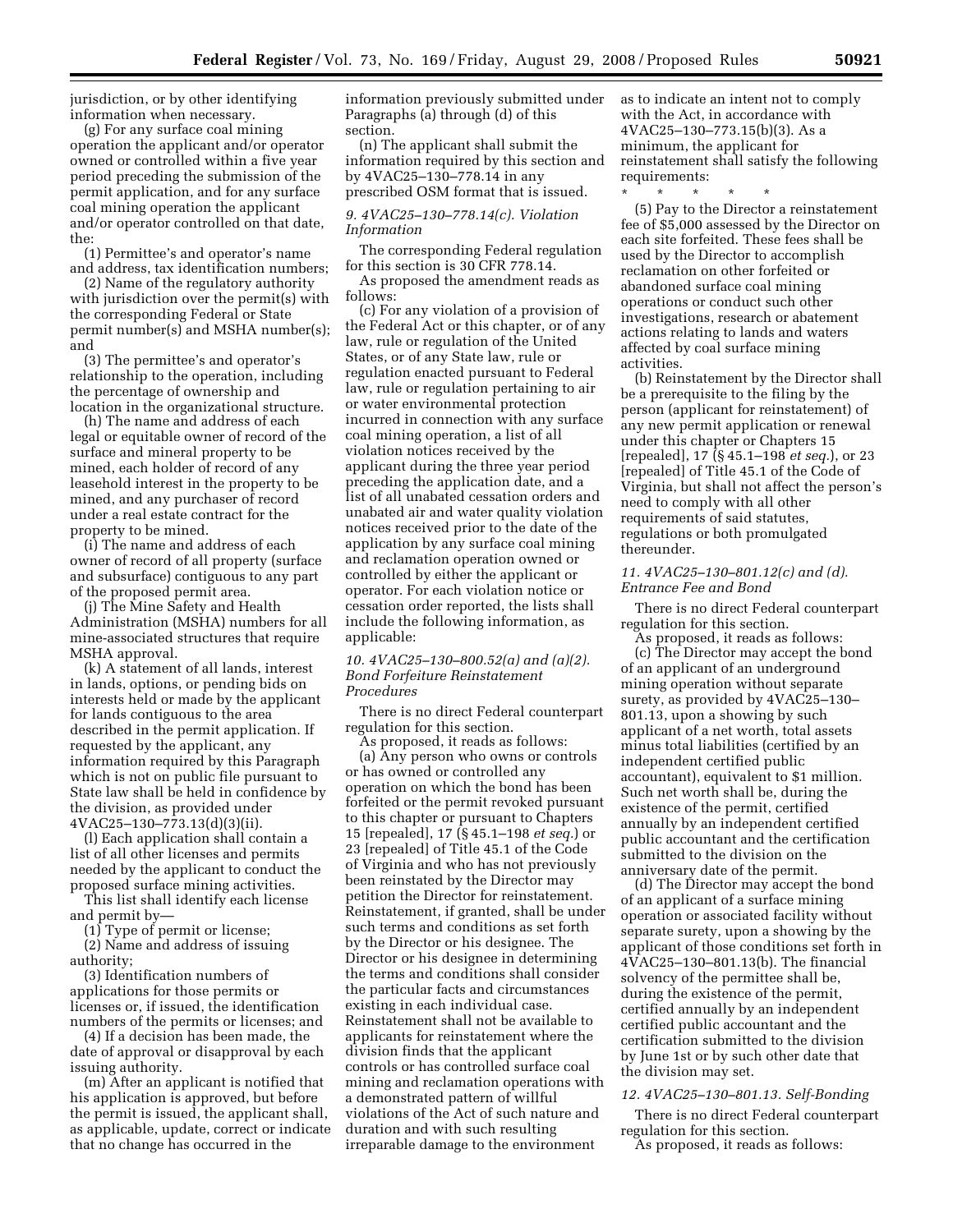(a) The division may accept a selfbond from the applicant of a proposed surface coal mining operation in the form of an indemnity agreement.

(1) The applicant shall provide the:

(i) Name and address of a suitable agent to receive service of process in the Commonwealth.

(ii) Name and address of the certified public accountant(s) who prepared the statement required by this section.

(iii) Location of the financial records used to prepare the C.P.A. statement required by this section.

(iv) Evidence indicating a history of satisfactory continuous operation.

(2) For a proposed underground mining operation, the applicant has a net worth, certified by an independent certified public accountant in the form of an unqualified opinion appended to the financial statement submitted, of no less than \$1 million after total liabilities are subtracted from total assets. If the applicant is a subsidiary corporation, the applicant's parent organization's net worth need only be certified by the independent certified public accountant, if the applicant uses or includes any assets or liabilities of the parent organization in computing or arriving at the applicant's net worth. Where the division has a valid reason to believe that the permittee's net worth is less than required by this subsection, it may require a new certified public accountant's statement and certification.

(3) The applicant of a proposed surface mining operation or associated facility shall submit evidence substantiating the applicant's financial solvency, with the appropriate financial documentation required by Paragraph  $(a)(4)$  of this section. $(4)(i)$  An indemnity agreement must be executed by the applicant, and said agreement must also be executed by:

(A) If a corporation, two corporate officers who are authorized to sign the agreement by a resolution of the board of directors, a copy of which shall be provided;

(B) To the extent that the history or assets of a parent organization are relied upon to make the showings of this Part, the parent organization of which it is a subsidiary, whether first-tier, secondtier, or further removed, in the form of (A) above;

(C) If the applicant is a partnership, all of its general partners and their parent organization or principal investors; and

(D) If the applicant is a married individual, the applicant's spouse;

(ii) Any person who occupies more than one of the specified positions shall indicate each capacity in which he signs the agreement;

(iii) The agreement shall be a binding obligation, jointly and severally, on all who execute it;

(iv) For the purposes of this Paragraph, principal investor or parent organization means anyone with a 10 percent or more beneficial ownership interest, directly or indirectly, in the applicant.

(b) Whenever a participant in the Pool Bond Fund applies for an additional permit or permits, the C.P.A. certification required by Paragraph (a)(2) or (*a*)(3) of this section shall be updated reflecting those prior reclamation obligations and self-bonding liabilities still in effect.

(c) If at any time the conditions upon which the self-bond was approved no longer prevail, the division shall require the posting of a surety or collateral bond before coal surface mining operations may continue. The permittee shall immediately notify the division of any change in his total liabilities or total assets which would jeopardize the support of the self-bond. If the permittee fails to have sufficient resources to support the self-bond, he shall be deemed to be without bond coverage in violation of 4VAC25–130–800.11(b).

# *13. 4VAC25–130–840.14(c)(2). Availability of Records*

The corresponding Federal regulation for this section is 30 CFR 840.14.

The DMME is proposing to add ''or electronic transmittal'' after ''mail''; add ''the division offices and on its Internet site'' after ''at''; delete ''a Federal, State or local government office in the county where the mining is occurring or proposed to occur'' after ''at''; add ''or electronic transmittal'' after ''mail''; and delete ''A list of government offices where information may be inspected can be obtained on request by contacting the division's Big Stone Gap office.'' As proposed, it reads as follows:

(2) At the division's option in accordance with the Virginia Freedom of Information Act (Chapter 21 (§ 2.1– 340 *et seq.*) of Title 2.1 of the Code of Virginia), providing copies of subject information promptly by mail or electronic transmittal at the request of any resident of the area where the mining is occurring or is proposed to occur, provided, that the division shall maintain for public inspection, at the division offices and on its Internet site, a description of the information available for mailing or electronic transmittal and the procedure for obtaining such information.

This Virginia regulation is amended to provide for electronic transmittal of information and the maintenance of the description of available information

from the division offices and via the agency Internet site.

The Division has 2 offices located in the coalfield counties of Southwest Virginia which are readily available to the public and an Internet site to serve industry, other governmental agencies, and the public.

### *14. 4VAC25–130–846.2. Definitions*

The corresponding Federal regulation for this section is 30 CFR 701.5.

The following revised definitions are being moved to § 4VAC25–130–700.5 Definitions.

*''Knowingly''* means that an individual knew or had reason to know in authorizing, ordering, or carrying out an act or omission on the part of a corporate permittee that such act or omission constituted a violation, failure, or refusal.

*''Violation, failure or refusal''* means: (1) A violation of a condition of the permit issued pursuant to the Act and the regulations promulgated thereunder; or, (2) A failure or refusal to comply with any order issued under § 45.1–245 of the Act, or any order incorporated in a decision issued by the Director under the Act, except an order incorporated in a decision issued under § 45.1–246(B) of the Act.

*''Willfully''* means that an individual acted (1) either intentionally, voluntarily, or consciously, and (2) with intentional disregard or plain indifference to legal requirements in authorizing, ordering, or carrying out a corporate permittee's action or omission that constituted a violation, failure, or refusal.

## **III. Public Comment Procedures**

Under the provisions of 30 CFR 732.17(h), we are seeking your comments on whether the submission satisfies the applicable program approval criteria of 30 CFR 732.15. If we approve the amendment, it will become part of the Virginia program.

## *Electronic or Written Comments*

If you submit written comments, they should be specific, confined to issues pertinent to the proposed regulations, and explain the reason for any recommended change(s). We appreciate any and all comments, but those most useful and likely to influence decisions on the final regulations will be those that either involve personal experience or include citations to and analyses of SMCRA, its legislative history, its implementing regulations, case law, other pertinent Tribal or Federal laws or regulations, technical literature, or other relevant publications. We cannot ensure that comments received after the close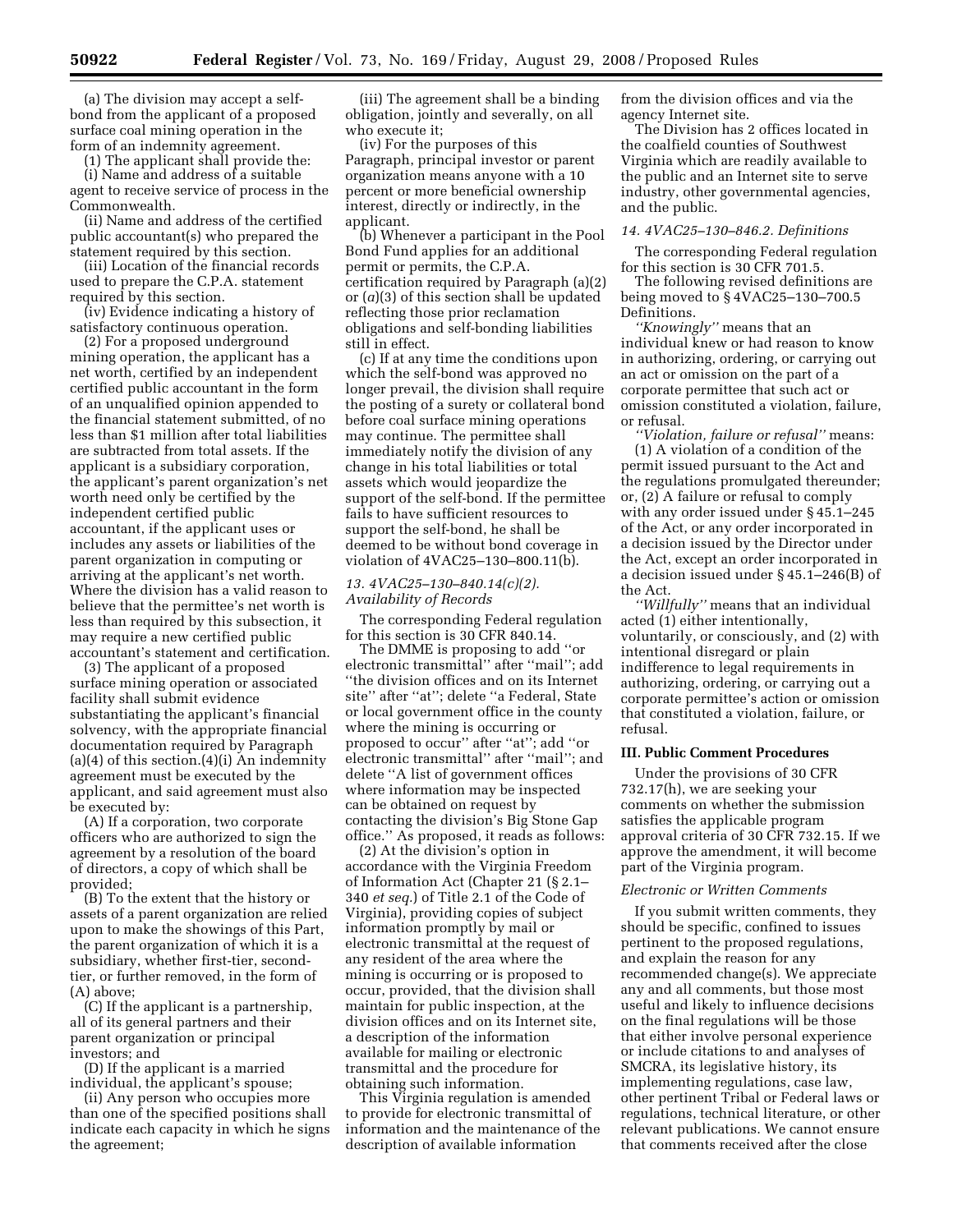of the comment period (see **DATES**) or sent to an address other than those listed above (see **ADDRESSES**) will be included in the docket for this rulemaking and considered.

## *Public Availability of Comments*

Before including your address, phone number, e-mail address, or other personal identifying information in your comment, you should be aware that your entire comment—including your personal identifying information—may be made publicly available at any time. While you may ask us in your comment to withhold your personal identifying information from public review, we cannot guarantee that we will be able to do so.

# *Public Hearing*

If you wish to speak at the public hearing, contact the person listed under **FOR FURTHER INFORMATION CONTACT** by 4 p.m., local time, on September 15, 2008. If you are disabled and need reasonable accommodations to attend a public hearing, contact the person listed under **FOR FURTHER INFORMATION CONTACT.** We will arrange the location and time of the hearing with those persons requesting the hearing. If no one requests an opportunity to speak, we will not hold the hearing.

To assist the transcriber and ensure an accurate record, we request, if possible, that each person who speaks at a public hearing provide us with a written copy of his or her comments. The public hearing will continue on the specified date until everyone scheduled to speak has been given an opportunity to be heard. If you are in the audience and have not been scheduled to speak and wish to do so, you will be allowed to speak after those who have been scheduled. We will end the hearing after everyone scheduled to speak and others present in the audience who wish to speak, have been heard.

### *Public Meeting*

If there is limited interest in participation in a public hearing, we may hold a public meeting rather than a public hearing. If you wish to meet with us to discuss the submission, please request a meeting by contacting the person listed under **FOR FURTHER INFORMATION CONTACT.** All such meetings are open to the public and, if possible, we will post notices of meetings at the locations listed under **ADDRESSES.** We will make a written summary of each meeting a part of the administrative record.

# **IV. Procedural Determinations**

# *Executive Order 12630—Takings*

This rule does not have takings implications. This determination is based on the analysis performed for the counterpart Federal regulations.

# *Executive Order 12866—Regulatory Planning and Review*

This rule is exempted from review by the Office of Management and Budget (OMB) under Executive Order 12866.

# *Executive Order 12988—Civil Justice Reform*

The Department of the Interior has conducted the reviews required by section 3 of Executive Order 12988 and has determined that, to the extent allowable by law, this rule meets the applicable standards of subsections (a) and (b) of that section. However, these standards are not applicable to the actual language of State regulatory programs and program amendments since each such program is drafted and promulgated by a specific State, not by OSM. Under sections 503 and 505 of SMCRA (30 U.S.C. 1253 and 1255) and the Federal regulations at 30 CFR 730.11, 732.15, and 732.17(h)(10), decisions on proposed State regulatory programs and program amendments submitted by the States must be based solely on a determination of whether the submittal is consistent with SMCRA and its implementing Federal regulations and whether the other requirements of 30 CFR Parts 730, 731, and 732 have been met.

#### *Executive Order 13132—Federalism*

This rule does not have Federalism implications. SMCRA delineates the roles of the Federal and State governments with regard to the regulation of surface coal mining and reclamation operations. One of the purposes of SMCRA is to ''establish a nationwide program to protect society and the environment from the adverse effects of surface coal mining operations.'' Section 503(a)(1) of SMCRA requires that State laws regulating surface coal mining and reclamation operations be ''in accordance with'' the requirements of SMCRA. Section 503(a)(7) requires that State programs contain rules and regulations ''consistent with'' regulations issued by the Secretary pursuant to SMCRA.

# *Executive Order 13175—Consultation and Coordination With Indian Tribal Governments*

In accordance with Executive Order 13175, we have evaluated the potential

effects of this rule on Federally recognized Indian tribes and have determined that the rule does not have substantial direct effects on one or more Indian tribes, on the relationship between the Federal Government and Indian tribes, or on the distribution of power and responsibilities between the Federal Government and Indian Tribes. The basis for this determination is that our decision is on a State regulatory program and does not involve a Federal program involving Indian Tribes.

# *Executive Order 13211—Regulations That Significantly Affect the Supply, Distribution, or Use of Energy*

On May 18, 2001, the President issued Executive Order 13211 which requires agencies to prepare a Statement of Energy Effects for a rule that is (1) considered significant under Executive Order 12866, and (2) likely to have a significant adverse effect on the supply, distribution, or use of energy. Because this rule is exempt from review under Executive Order 12866 and is not expected to have a significant adverse effect on the supply, distribution, or use of energy, a Statement of Energy Effects is not required.

#### *National Environmental Policy Act*

This rule does not require an environmental impact statement because section 702(d) of SMCRA (30 U.S.C. 1292(d)) provides that agency decisions on proposed State regulatory program provisions do not constitute a major Federal actions within the meaning of section 102(2)(C) of the National Environmental Policy Act (42 U.S.C. 4321 *et seq.*).

#### *Paperwork Reduction Act*

This rule does not contain information collection requirements that require approval by OMB under the Paperwork Reduction Act (44 U.S.C. 3507 *et seq.*).

#### *Regulatory Flexibility Act*

The Department of the Interior certifies that this rule will not have a significant economic impact on a substantial number of small entities under the Regulatory Flexibility Act (5 U.S.C. 601 *et seq.*). The State submittal that is the subject of this rule is based on counterpart Federal regulations for which an economic analysis was prepared and certification made that such regulations would not have a significant economic effect upon a substantial number of small entities. In making the determination as to whether this rule would have a significant economic impact, the Department relied